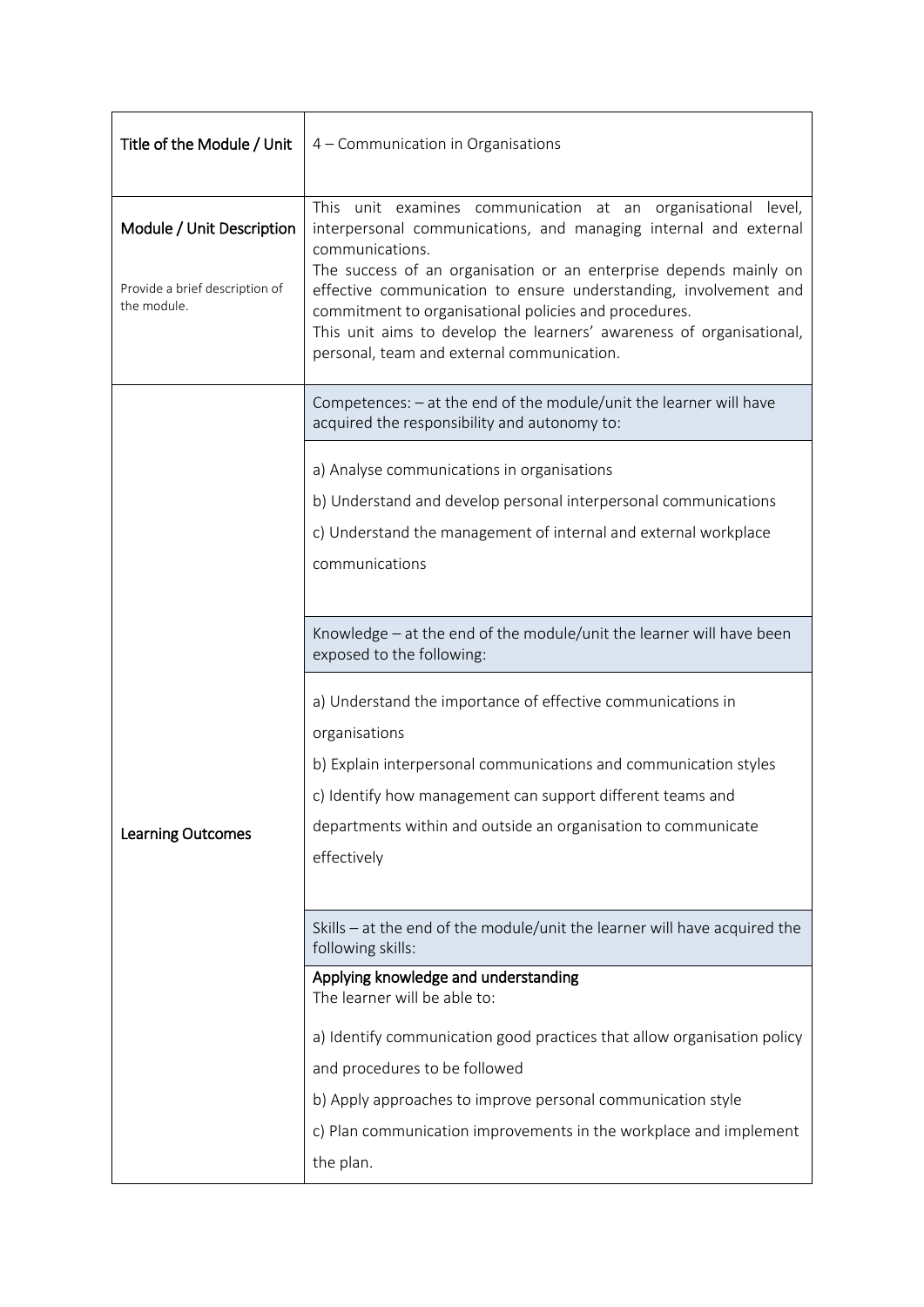## *Judgment Skills and Critical Abilities*

This section has been made sufficiently open to accommodate both vocational and academic orientations. Applicants can refer to Judgement Skills, or Critical Abilities (critical skills, dispositions, values and actions), or both.

The learner will be able to:

a) Evaluate how using different communication practices can achieve

workforce commitment to organisational change

b) Critically analyse communication barriers and weaknesses and

solutions to such problems

c) Examine organisational good practices that support internal and

external workplace communications.

## *Module-Specific Communication Skills*

(Over and above those mentioned in Section B)

The learner will be able to:

a) Explain the importance of good communication practice and systems

to ensure the effective development and distribution of new ideas and decisions for change

b) Explain personal interpersonal communication skills and provide

skills evidence including presentation style and networking

c) Evaluate communication tools, approaches and practices that

support effective internal and external communications.

## *Module-Specific Learner Skills*

(Over and above those mentioned in Section B)

The learner will be able to

a) Identify communication good practices that allow organisation policy and procedures to be followed

b) Analyse communication barriers and weaknesses and identify

solutions to such problems